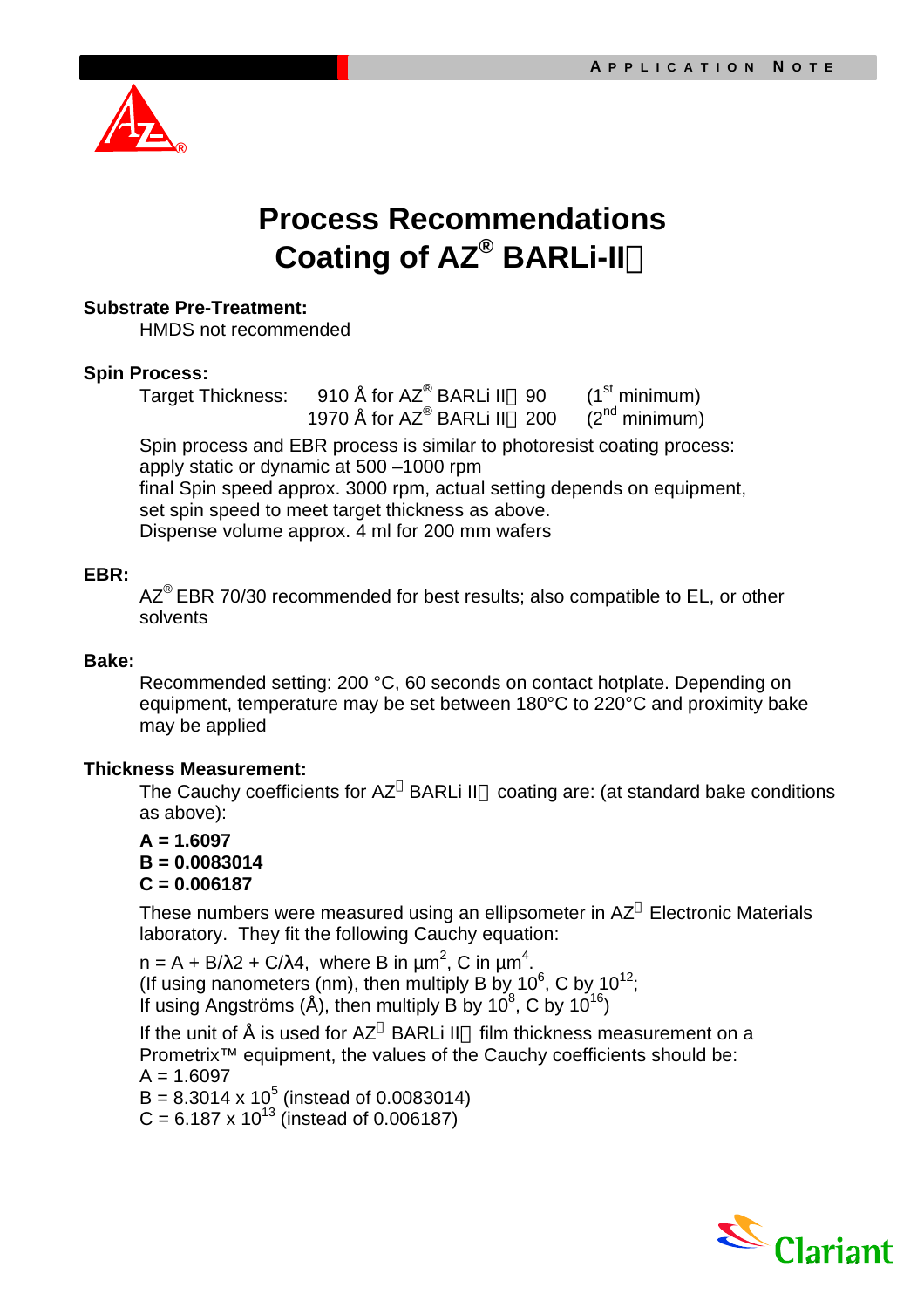

# **Process Optimization for AZ® BARLi-II Recommended Procedure**

- **1.** Generate a BARLi<sup>®ll</sup> spin curve, on bare Si pilots, using spin speeds between 2000 and 6000 rpm. Use the smallest increment possible (500 rpm max.) at the chosen Barli<sup>®</sup>ll bake temperature.
- **2.** Obtain 8 production wafers (at the appropriate BARLi<sup>®</sup>II pattern step) and 7 bare Si pilots.
- **3.** Pattern 1 production wafer using the standard process but with NO BARLi®II.
- **4.** Refer to the spin curve and find the spin speed which yields an BARLi<sup>®</sup>ll thickness of about 2100 A on bare Si.
- **5.** Coat one bare Si pilot and one production wafer back-to-back at this spin speed. Measure and record the BARLi® II thickness on the bare Si pilot.
- **6.** Repeat step 5 using three higher and three lower spin speeds such that 7 different BARLi® II thicknesses between 1800A and 2400A are achieved (as measured on the bare SI pilots).
- **7.** Using the same exposure field (or the same die) on all 8 production wafers, perform an intra-field (or intra-die) CD measurement matrix. Sample as many different sites around the die as possible (30 to 40 min.) making sure that all sites are minimum CD for that device.
- **8.** Calculate the mean and 3σ for each wafer to determine which one exhibits the best intra-die (or intra-field)CD uniformity. Plot the resulting data as shown on page 1. The best wafer should show at least a 45 to 55% improvement in uniformity over the wafer patterned with no BARLi® II.
- **9.** Note the spin speed and BARLi® II thickness (from the bare SI pilot) which corresponds to the "best" wafer from step 8.
- **10.** Set the process spin speed accordingly and use the target thickness in routine quals on bare Si pilots, adjusting spin speed as necessary to maintain the optimum BARLi®II thickness.